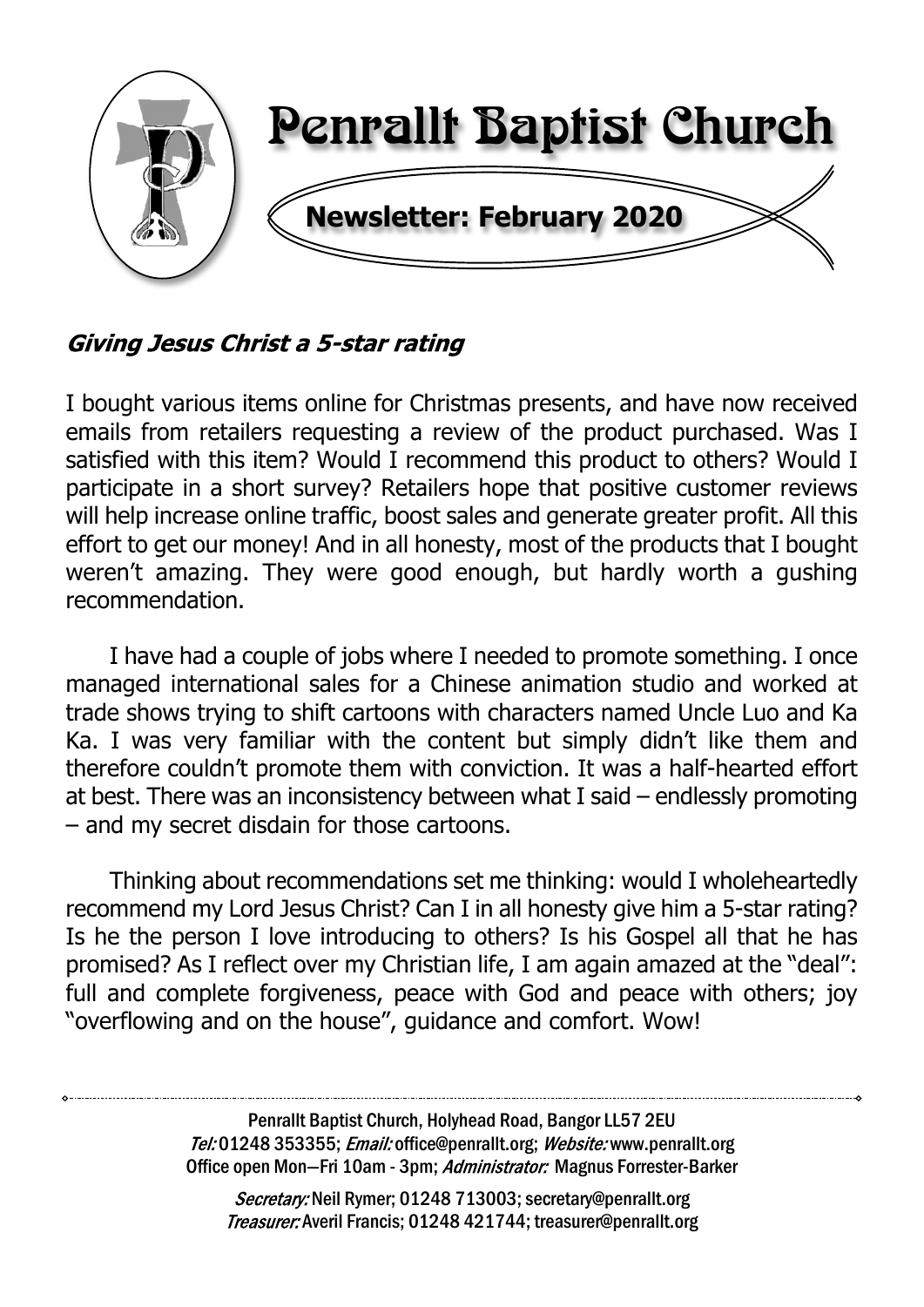In Matthew 12, Jesus says: "Come to me, all you who are weary and burdened, and I will give you rest... you will find rest for your souls." The angel Gabriel had prophesied that his name would be Jesus – God Saves and Immanuel – God With Us. We can spend our life with a kind and merciful God who has already sorted out the sin problem for us. As a recent worship song states, "this is the art of celebration/Knowing we're free from condemnation."

Just as we can have faith in who Jesus is and what he promises, we can also be assured that he will sort out the practical elements of our lives: what we will eat, what we will wear (Matthew  $6 -$  even flowers get clothes!); how to get on with people (Matthew 5: love your enemies and get more like God who loves everyone!).

Sometimes our reticence to recommend Jesus ("witness" is the Christian jargon for it) is due to hurt, resentment, lack of faith, general weariness or boredom. Rather than rejecting us as "faulty goods", Jesus issues his gracious invitation again. Yes, to his home which has a hospital and health farm attached. We get a splendid meal (generous portions!) spiritual exfoliation to slough off our grime, surgery to remove our squinting and warped view of ourselves and others, plus a sun bed to be transformed as we gaze on his glorious radiance.

Is Penrallt recommending Jesus? Looking down the road, I am attracted by the refurbished health-food shop: beautiful colours and fresh, attractive layout. I also like the look of the corner café: good coffee and frying smells, cheerful young people visible through the windows. Penrallt displays some of this incredible treasure in many beautiful works of love, faith and service. But couldn't we display so much more? We, the people of Penrallt *are* precious treasure and *have* priceless treasure: the Great News. We are sitting on gold bullion. God's church is "where the action is". Businesses come and go, hemlines go up and down, food fads go from grapefruit through paleo to carb-free, but the Church of Jesus Christ will be in business by God's Spirit until it greets Jesus as a glorious bride  $-$  radiant and lovely. So the business of Penrallt – as part of the global church – is vitally important to all people in Bangor. May we wholeheartedly let Jesus into Penrallt to transform us and go out with him into the community of Bangor, with love, service and faithful witness - that 5-star recommendation of our dedicated lives.

Melanie Brown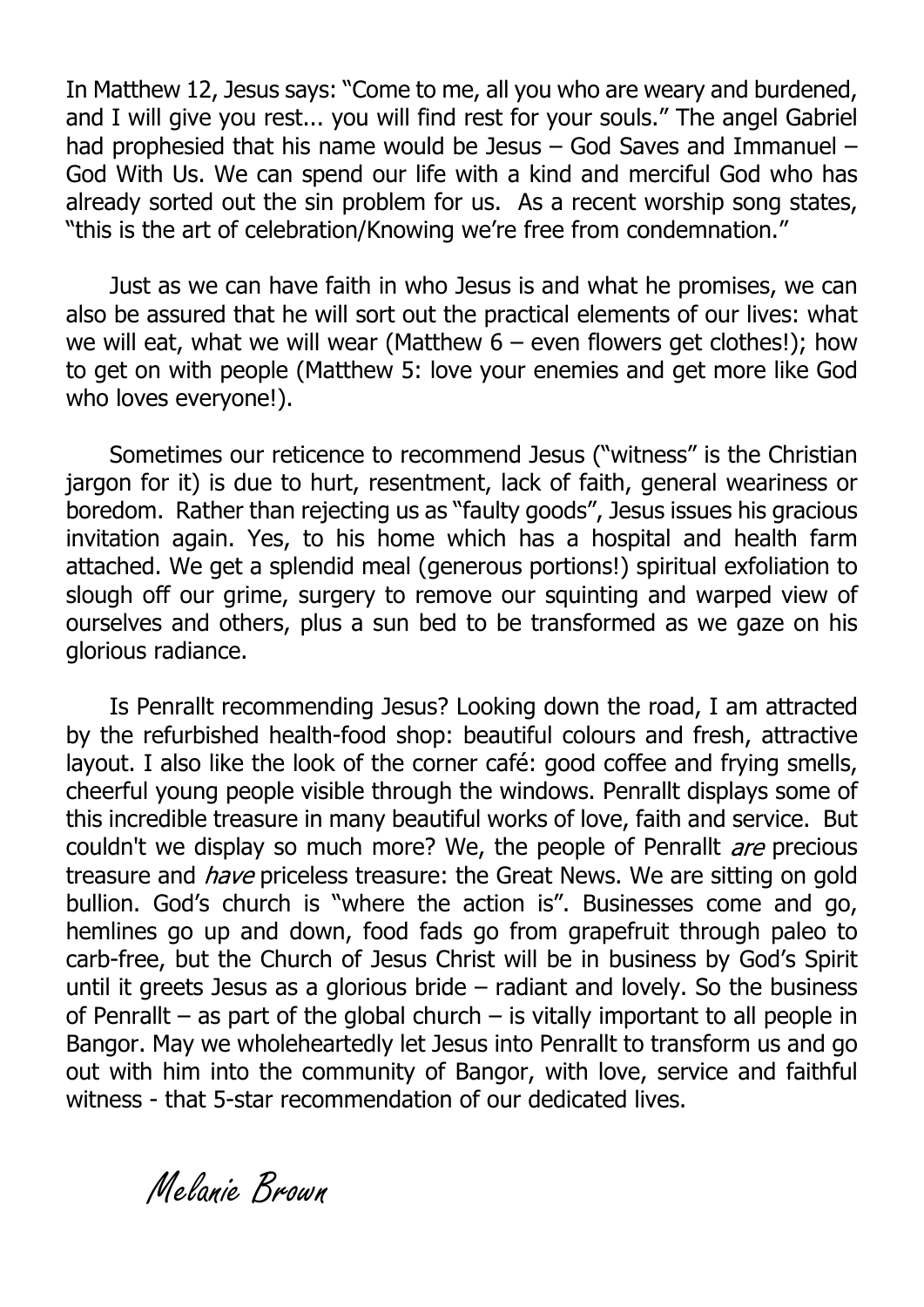# **Services This Month**

#### **2nd February**

|        | 10:30am The Armour of God         |  |  |
|--------|-----------------------------------|--|--|
|        | Family service led by Wendy Lemon |  |  |
| 6:00pm | <b>Communion Service</b>          |  |  |
|        | <b>Inspired by God</b>            |  |  |
|        | Preacher: Roger Borlace           |  |  |

2 Timothy 3:14-17

#### **9th February**

| 10:30am How is the culture of the Kingdom of God     |                   |  |
|------------------------------------------------------|-------------------|--|
| different to the culture of our time? Luke $6.17-26$ |                   |  |
| Preacher: Arwel Jones                                |                   |  |
| 6:00pm <b>FaithWorks</b>                             | <i>Hebrews 13</i> |  |

Preacher: James Goodman

#### **16th February**

- 10:30am **Rivers of Living Water** John 7:25-52 Preacher: John Thompson
- 6:00pm **Love is all around** Café church service in the rear hall.

#### **23rd February**

|                    | 10:30am Communion Service                 |                       |  |  |
|--------------------|-------------------------------------------|-----------------------|--|--|
|                    | <b>Reminded, Remembered and Refreshed</b> |                       |  |  |
|                    | Preacher: Geoff Birch                     | <i>2 Peter 1:1-21</i> |  |  |
| 6:00 <sub>pm</sub> | For all have sinned                       | Matthew $7:4-5;$      |  |  |
|                    | Preacher: Neil Rymer                      | John 8:7; Rom. 3:23   |  |  |

Arwel Jones is a member of the leadership team at Caersalem in Caernarfon. John Thompson is the pastor of Llanelwy Community Church and is our moderator during our current pastoral vacancy. Geoff Birch and Roger Borlace are retired Baptist ministers. The other speakers and service leaders are all members of Penrallt.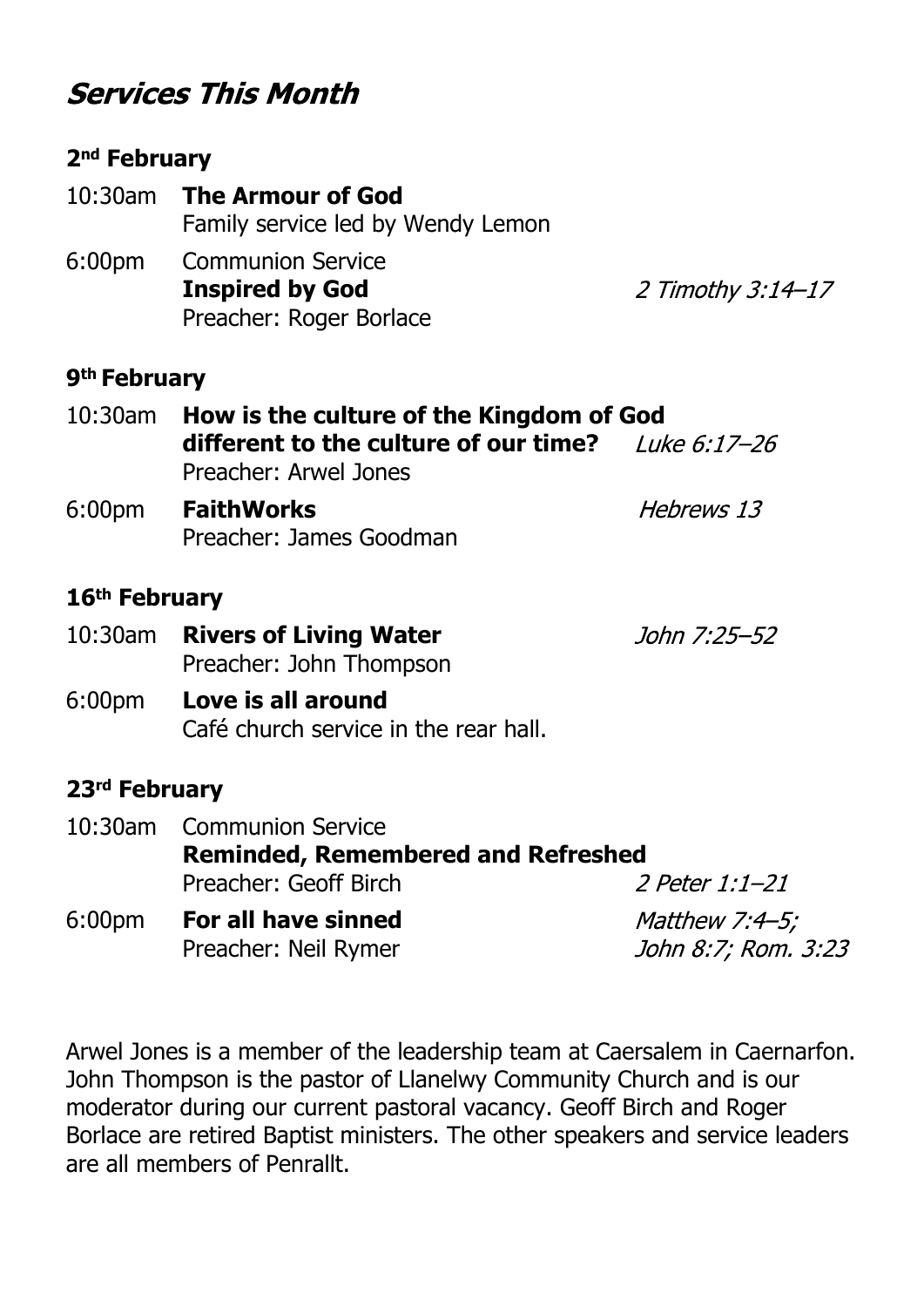# **Dates for Your Diary in February**

| <b>Mondays</b>             | 7pm                | Alpha Course.                                                                                 |
|----------------------------|--------------------|-----------------------------------------------------------------------------------------------|
| <b>Saturdays</b>           | 8:30am             | Prayer meeting in the Twrgwyn Room.                                                           |
| <b>Sunday 2</b>            | 2:15 <sub>pm</sub> | Service at Haulfre.                                                                           |
| <b>Wednesday 5</b>         | 10:30am            | Men's prayer meeting followed by coffee.                                                      |
| <b>Tuesday 11</b>          | 7:30 <sub>pm</sub> | Monthly prayer meeting in the chapel.                                                         |
| <b>Wednesday 12</b> 7:30pm |                    | Cytûn AGM at Emaus. Guest speaker: Kay<br>Polley (Together Creating Communities,<br>Wrexham). |
| <b>Saturday 18</b>         | 9:30am             | <b>Bible Unzipped at Princes Drive Baptist</b><br>Church, Colwyn Bay.                         |
| <b>Monday 24</b>           | $10:30$ am         | Church walk at the Great Orme.                                                                |
|                            |                    | Please see later in this newsletter for more about some of these events.                      |

### **Children's Birthdays in February**

- 7th: Afan Hedd Whitton
- 8<sup>th</sup>: Sophie Toplis
- 10<sup>th</sup>: Rosa Tough
- 21st: Harmony Wilson
- 23rd: Tommy Capper
- 27th: Siôn Davies

#### Deadline for next month's newsletter: Sunday 16th February

Please send information to Magnus (office@penrallt.org; 01248 353355). All notices (including alterations to standing information) should be submitted in writing (preferably by email) as early as possible.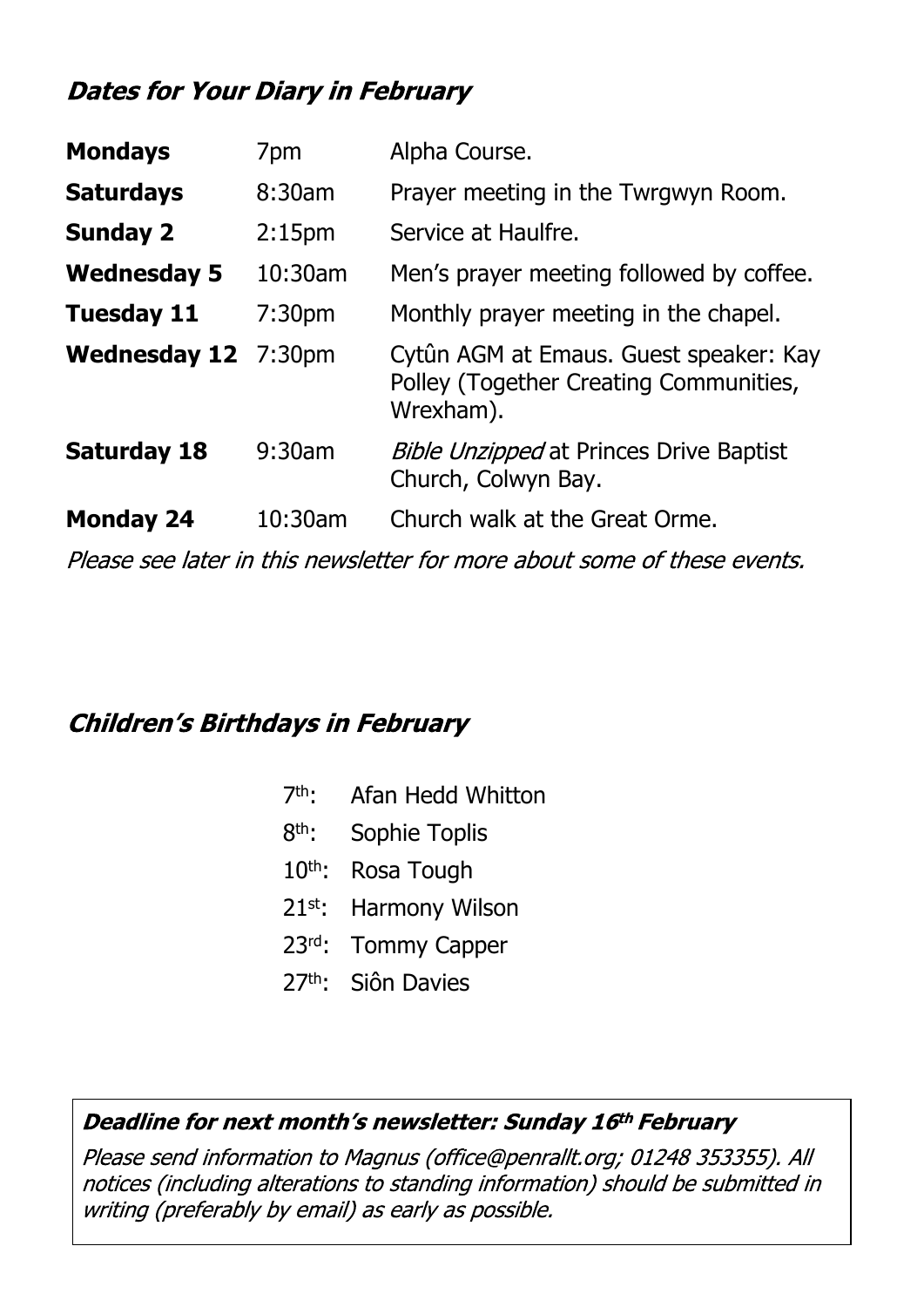# **Homegroups**

Many of our folk meet in small groups during the week for Bible study, prayer and fellowship. We encourage you to join one of these groups if you are able to. NB groups do not meet every week  $-$  please check with the named contact. All landline numbers below have the 01248 area code.

| <b>Day</b> | Time               | <b>Group Name</b>             | <b>Contacts</b>                                     |
|------------|--------------------|-------------------------------|-----------------------------------------------------|
| <b>Mon</b> | 7:00pm             | <b>Delta</b>                  | Brian Wheatcroft (602516)<br>Pat MacKenzie (670948) |
| <b>Mon</b> | $7:45 - 9$ pm      | <b>Rhiwlas</b>                | Wendy & Andy Lemon<br>(353743)                      |
| <b>Tue</b> | 10am               | Nilgiri                       | Joan Beer (353874)                                  |
| <b>Tue</b> | 7:30 <sub>pm</sub> | Penlon                        | Sarah Jackson (714799)                              |
| <b>Tue</b> | 7:30 <sub>pm</sub> | Tyddyn Isaf<br>(Menai Bridge) | <b>Magnus Forrester-Barker</b><br>(717570)          |
| <b>Wed</b> | 7:30pm             | <b>Nomads</b>                 | Pat & Roger Borlace (713146)                        |
| Fri        | 10:30am            | Llwyn Onn                     | Pat MacKenzie (670948)                              |
| Fri        | 10:30am            | The Lydias                    | Ellie Jones (602289)<br>Lesley Jackson (680330)     |

# **Alpha**

Our Alpha course is running on Monday nights, weekly until just before Easter. Sessions begin (with a meal) at 7pm and last around two hours. The course is free and all people and questions are welcome; it is designed both for those exploring faith for the first time and those wanting to establish a firmer foundation for their Christian faith. Guests can sign up any time in the first



few weeks (it started on 27th January), and can come along to check it out without committing to do the whole course (though naturally we hope that they will decide to stay). If you have not yet invited somebody, why not do so now?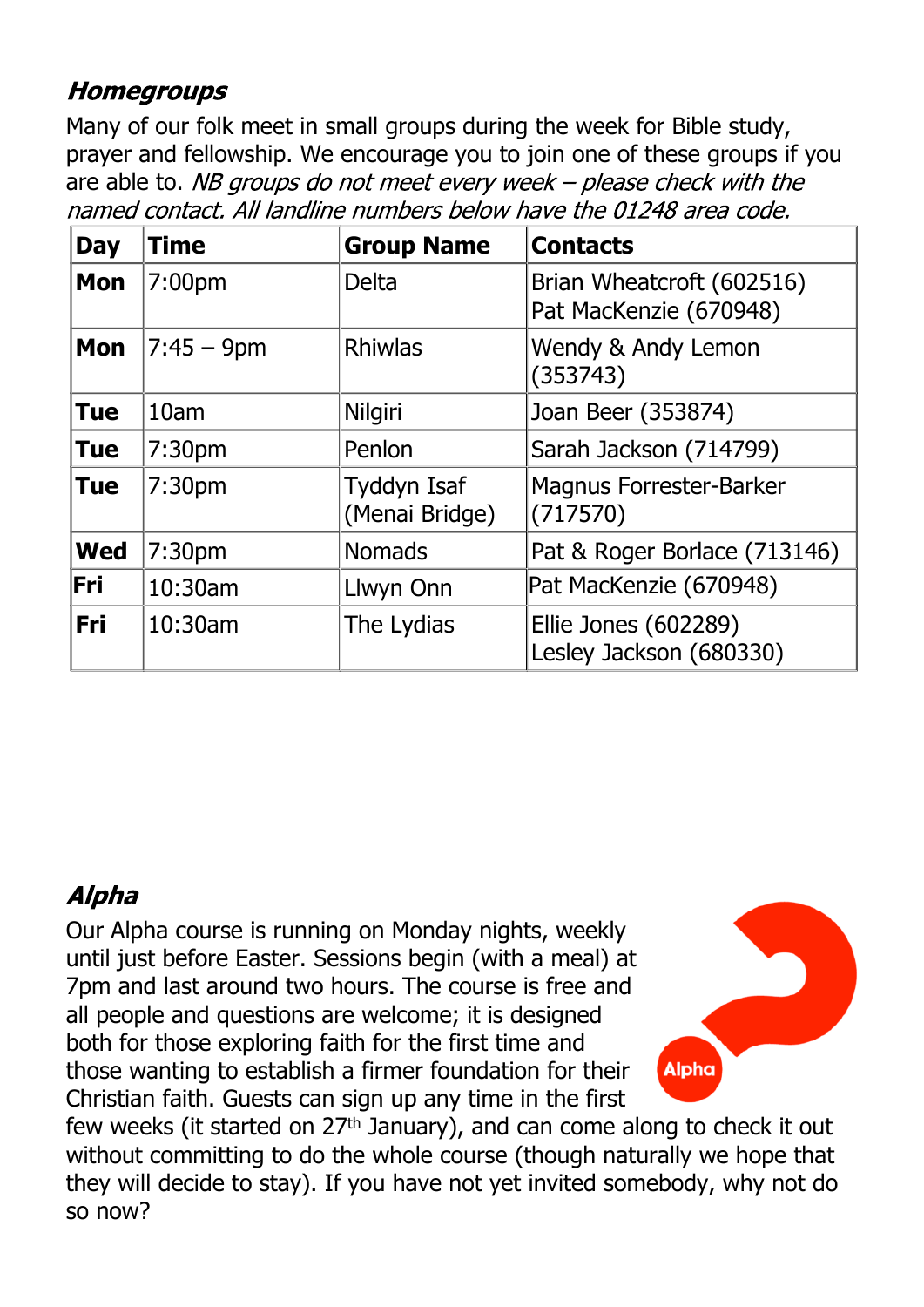## *◊* **Bible Unzipped**

Saturday 15th February

This is a theological learning community that meets monthly, usually at Rhos-on-Sea URC Church. Bible Unzipped is entirely free though donations towards costs are welcome. This month it will be at **Prince's Drive Baptist Church**, Colwyn Bay, with sessions led by Dr Jon Stammers and Revd Dr Rob Beamish on various difficult OT passages. For more information, please speak to Roger Malone or Magnus Forrester-Barker.

#### *◊* **Church Lunch**

Sunday 2nd February

As usual, there will be a (free) bring and share lunch after the morning service on the first Sunday of the month. Please bring enough buffet-style food for yourself and one or two others. Visitors are very welcome (and are not expected to bring food).

# *◊* **Church Walk**

Monday 24th February 10:30am

This month's walk, led by Roshni Verghese, will be around the Great Orme, following a not too strenuous route of about 5 miles, mostly on road; sturdy trainers will do. Bring a packed lunch and meet near the Gatekeeper's Lodge at West Shore, Llanduno. Contact Roshni on 07967 320048 for more information.

# **◊ Interim Moderator**

During our current pastoral vacancy, Revd John Thompson, the Minister of Llanelwy Community Church, is serving as our Moderator. In addition to chairing members' and deacons' meetings, John will be preaching at Penrallt roughly once a month and will be in the office at times during the week. The day and time will vary, so please contact John (moderator@penrallt.org, 07931 150697) or Magnus (office@penrallt.org, 01248 353355) in advance if you would like to arrange a meeting. Please avoid contacting John on Saturdays, except in case of serious emergency, as this is his day off.

#### Tuesday 11<sup>th</sup> February *◊* **Monthly Prayer Meeting** 7:30pm

Our monthly mid-week prayer meetings, for the whole congregation, usually take place in the chapel and last about an hour. This month's meeting is on Tuesday 11th February and the following one is due to be on Wednesday 11<sup>th</sup> March.

There is also a men's prayer meeting on the first Wednesday morning of the month, at 10:30am in the Twrgwyn Room and lasting about an hour. It is usually followed by coffee at a local hostelry. This month it is on Wednesday 5<sup>th</sup> February.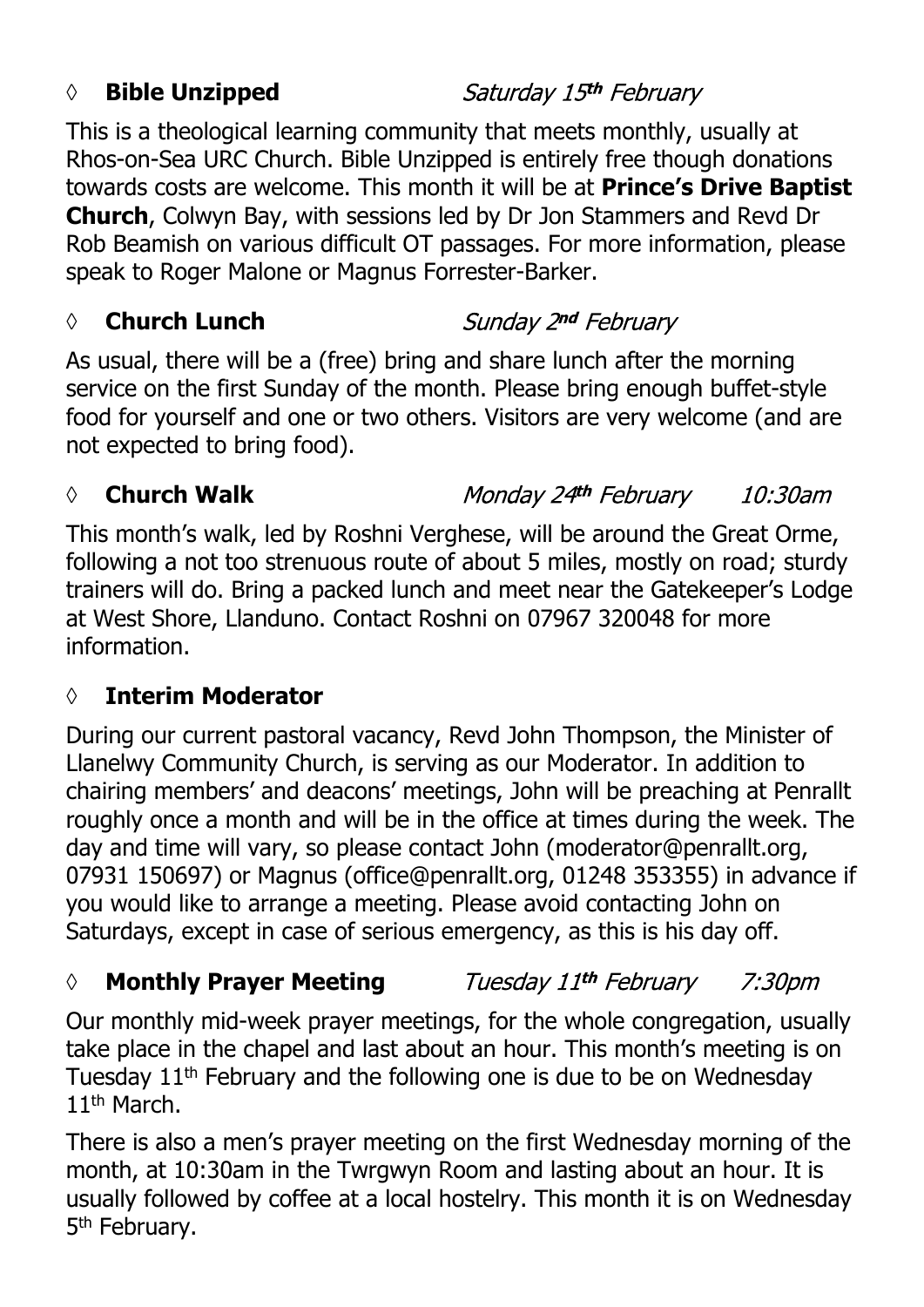# **◊ Pastoral Help**

If you have issues of concern about your own or someone else's welfare, please contact a member of the Pastoral Care team: Adrienne Ferrada; Magnus Forrester-Barker (07890 109645 – or contact at the church office on 01248 353355); Gwen Hicks (353648); Geoff Moore (410582); Roshni Verghese (07967 320048).

# **◊ Pray for Penrallt Every Day**

We believe in prayer and encourage people to pray. You can send prayer request to our electronic diary via office@penrallt.org (there are also prayer cards in the church porch that you can fill in). Better still, you can receive the prayer diary straight to your inbox every Monday (or occasionally later in the week) by emailing the office now and requesting to be put on the list. For more immediate and interactive sharing of prayers, search on Facebook for Penrallt Prayer Point and send a request to join our group.

#### **◊ Rough Sleepers**

We do not recommend giving money directly to the rough sleepers in Upper Bangor. You will find labelled envelopes in the porch for a gift that will buy meal vouchers which are distributed to the homeless by the Cathedral; this certainly would be a more meaningful form of help.

#### *◊* **Sunday Afternoon Services**

Sunday 2nd February 2:15pm

On the first Sunday afternoon of the month we usually take a short service at the Haulfre residential home in Llangoed (near Beaumaris). The service starts at 2:15pm and lasts roughly half an hour. It is worth checking with the church office for confirmation that the service is going ahead as scheduled.

### *◊* **World Day of Prayer**

Friday 6th March

The World Day of Prayer (formerly known as Women's World Day of Prayer, though it is open to anyone) is an ecumenical prayer event taking place annually in March. This year's program is written by Christians in Zimbabwe and the service in Bangor is due to take place at Penrallt. The time is yet to be confirmed but it will be sometime during the middle of the day.